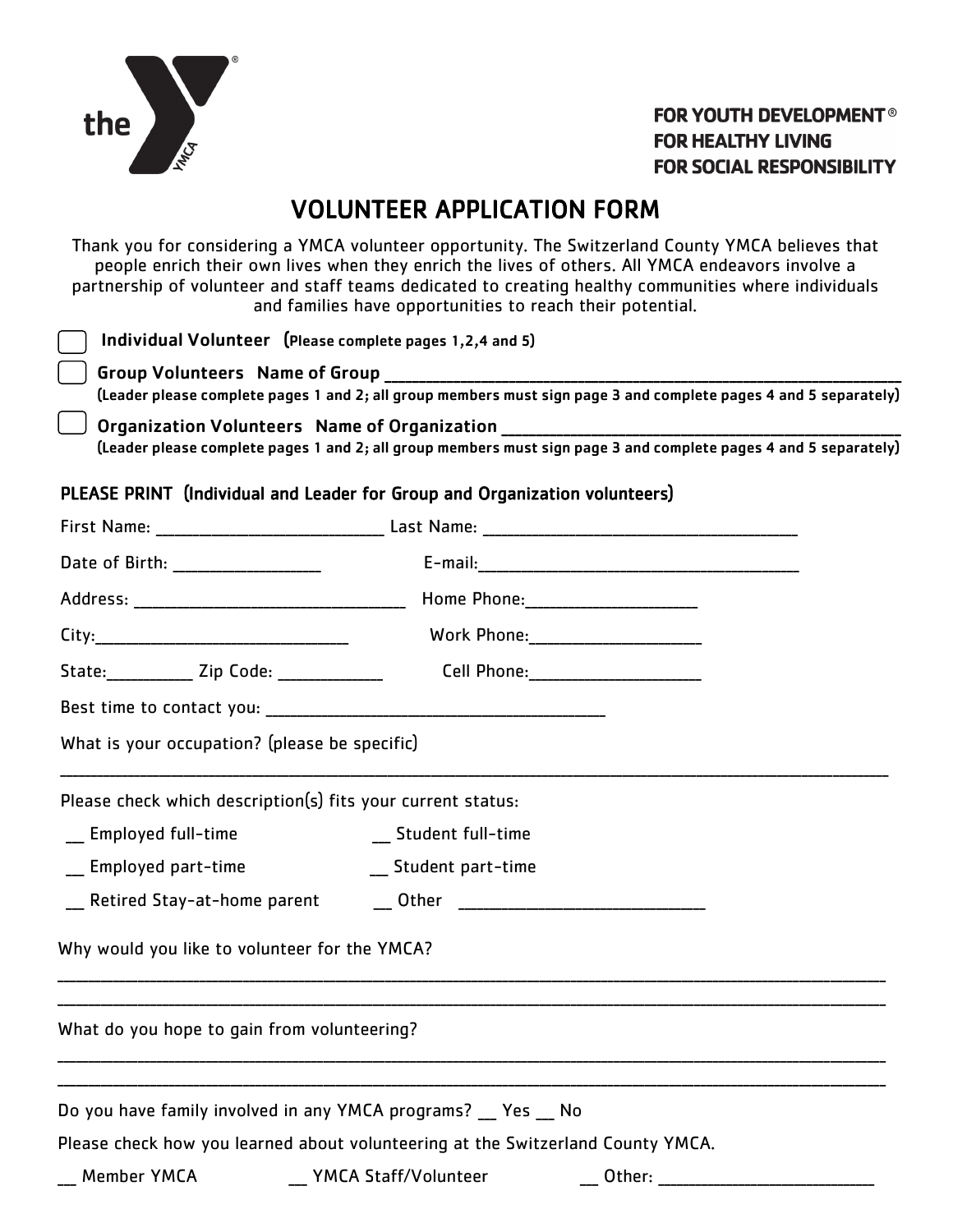In what areas of the YMCA would you like to volunteer? (check all that apply)

| <b>Member Services</b>            | Teens                     | Fund-Raising          |
|-----------------------------------|---------------------------|-----------------------|
| After School (Homework Tutor)     | <b>Board of Directors</b> | Committees            |
| Administration (filing, scanning) | Crafts                    | <b>Special Events</b> |
| Mentoring                         | Coaching                  | Aquatics              |
| Group Exercise                    | Grounds keeping           | Snow removal          |
| <b>IT Services</b>                | <b>Other</b>              |                       |

Please check the days you are available and note what time works best for you to volunteer.

| <b>MONDAY</b>                          | <b>TUESDAY</b>     | WEDNESDAY            | <b>THURSDAY</b>      |
|----------------------------------------|--------------------|----------------------|----------------------|
| $\overline{\text{Time}}(s)$ available: | Time(s) available: | $Time(s)$ available: | $Time(s)$ available: |
| <b>FRIDAY</b>                          | <b>SATURDAY</b>    | <b>SUNDAY</b>        |                      |
| Time(s) available:                     | Time(s) available: | Time(s) available:   |                      |

#### PLEASE NOTE:

Due to the specialized nature of some YMCA volunteer positions, specific eligibility criteria will be applicable. Current or Past Volunteer Experience/Training, Certification and/or Education (related or other):

\_\_\_\_\_\_\_\_\_\_\_\_\_\_\_\_\_\_\_\_\_\_\_\_\_\_\_\_\_\_\_\_\_\_\_\_\_\_\_\_\_\_\_\_\_\_\_\_\_\_\_\_\_\_\_\_\_\_\_\_\_\_\_\_\_\_\_\_\_\_\_\_\_\_\_\_\_\_\_\_\_\_\_\_\_\_\_\_\_\_\_\_\_\_\_\_\_\_\_\_\_\_\_\_\_\_

| References: (Minimum 2) |  |
|-------------------------|--|
|                         |  |
|                         |  |
|                         |  |
|                         |  |
|                         |  |
|                         |  |
|                         |  |
|                         |  |

#### **CONSENT TO COLLECTION AND DISCLOSURE**

\_\_\_\_\_\_\_\_\_\_\_\_\_\_\_\_\_\_\_\_\_\_\_\_\_\_\_\_\_\_\_\_\_\_\_\_\_\_\_\_\_\_\_\_\_\_\_\_\_\_\_\_\_\_\_\_\_\_\_\_\_\_\_\_\_\_\_\_\_\_\_\_\_ \_\_\_\_\_\_\_\_\_\_\_\_\_\_\_\_\_\_\_\_\_\_\_\_\_

I hereby affirm that my answers to the foregoing questions are true and correct and that I have not knowingly withheld any fact or circumstance that would, if disclosed, affect my application unfavorably. I understand that any false information submitted in this application may result in my discharge.

I hereby give my permission for the YMCA to obtain information relating to my criminal history record. I understand that this information will be used to determine my eligibility for a volunteer position with the SWITZERLAND COUNTY YMCA. I also understand that as long as I remain a volunteer here, they may repeat this criminal history record check at any time. I also consent to the use of any photographs which may be taken to be used by the YMCA in any local or national print or promotional production material.

Applicant's Signature data and the Date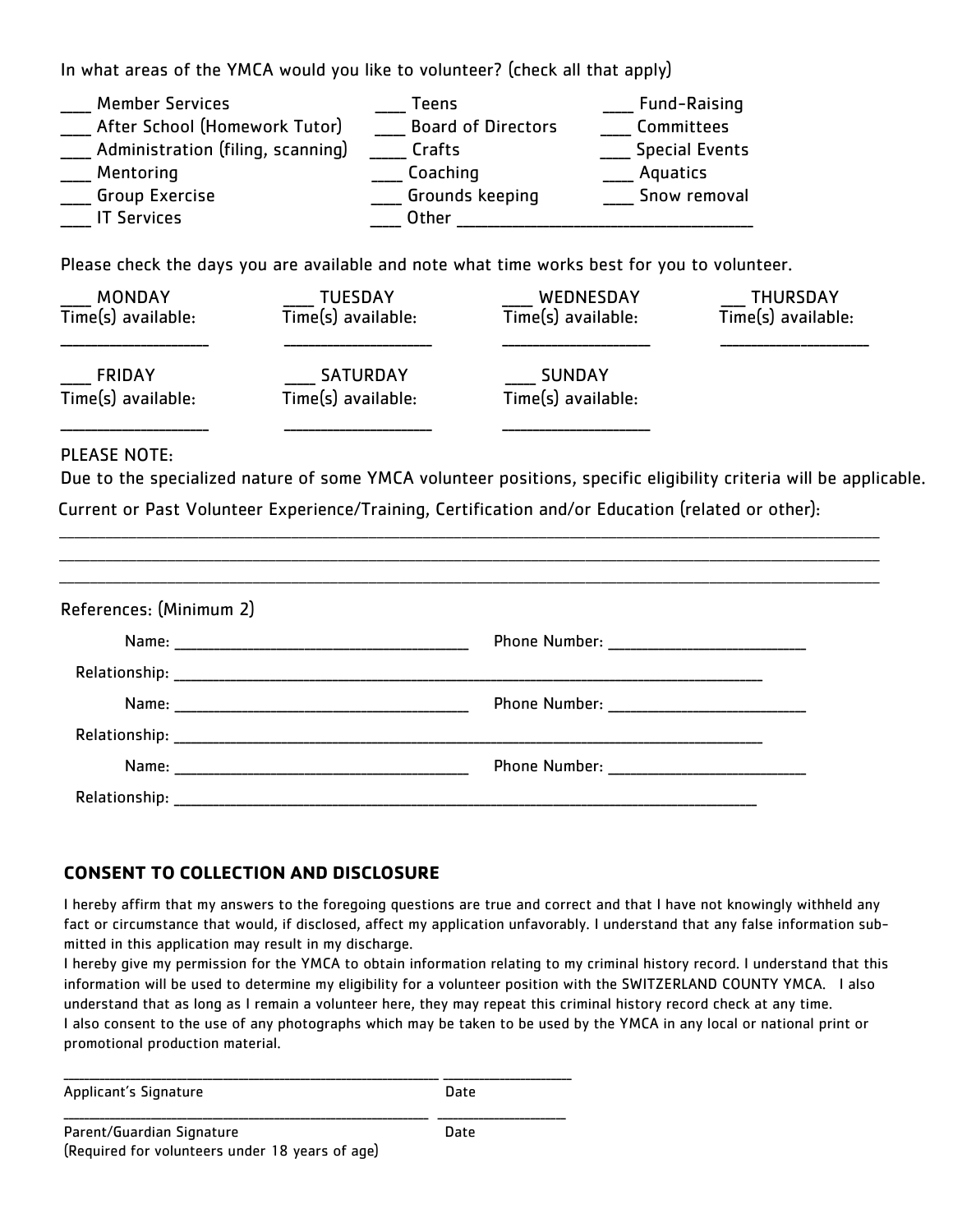## THIS PAGE IS TO BE COMPLETE BY GROUP AND ORGANIZATION VOLUNTEERS

In what areas of the YMCA would you like to volunteer? (check all that apply)



Please check the days you are available and note what time works best for you to volunteer.

| <b>MONDAY</b>        | <b>TUESDAY</b>     | WEDNESDAY          | <b>THURSDAY</b>    |
|----------------------|--------------------|--------------------|--------------------|
| $Time(s)$ available: | Time(s) available: | Time(s) available: | Time(s) available: |
| <b>FRIDAY</b>        | <b>SATURDAY</b>    | <b>SUNDAY</b>      |                    |
| Time(s) available:   | Time(s) available: | Time(s) available: |                    |

#### **CONSENT TO COLLECTION AND DISCLOSURE**

I hereby affirm that my answers to the foregoing questions are true and correct and that I have not knowingly withheld any fact or circumstance that would, if disclosed, affect my application unfavorably. I understand that any false information submitted in this application may result in my discharge.

I hereby give my permission for the YMCA to obtain information relating to my criminal history record. I understand that this information will be used to determine my eligibility for a volunteer position with the SWITZERLAND COUNTY YMCA. I also understand that as long as I remain a volunteer here, they may repeat this criminal history record check at any time. I also consent to the use of any photographs which may be taken to be used by the YMCA in any local or national print or promotional production material.

| Applicant's Signature | Date | Parent/Guardian Signature<br>Date               |
|-----------------------|------|-------------------------------------------------|
|                       |      | (Required for volunteers under 18 years of age) |
| Applicant's Signature | Date | Parent/Guardian Signature<br>Date               |
|                       |      | (Required for volunteers under 18 years of age) |
| Applicant's Signature | Date | Parent/Guardian Signature<br>Date               |
|                       |      | (Required for volunteers under 18 years of age) |
| Applicant's Signature | Date | Parent/Guardian Signature<br>Date               |
|                       |      | (Required for volunteers under 18 years of age) |
| Applicant's Signature | Date | Parent/Guardian Signature<br>Date               |
|                       |      | (Required for volunteers under 18 years of age) |
| Applicant's Signature | Date | Parent/Guardian Signature<br>Date               |
|                       |      | (Required for volunteers under 18 years of age) |
| Applicant's Signature | Date | Parent/Guardian Signature<br>Date               |
|                       |      | (Required for volunteers under 18 years of age) |
| Applicant's Signature | Date | Parent/Guardian Signature<br>Date               |
|                       |      | (Required for volunteers under 18 years of age) |
| Applicant's Signature | Date | Parent/Guardian Signature<br>Date               |
|                       |      | (Required for volunteers under 18 years of age) |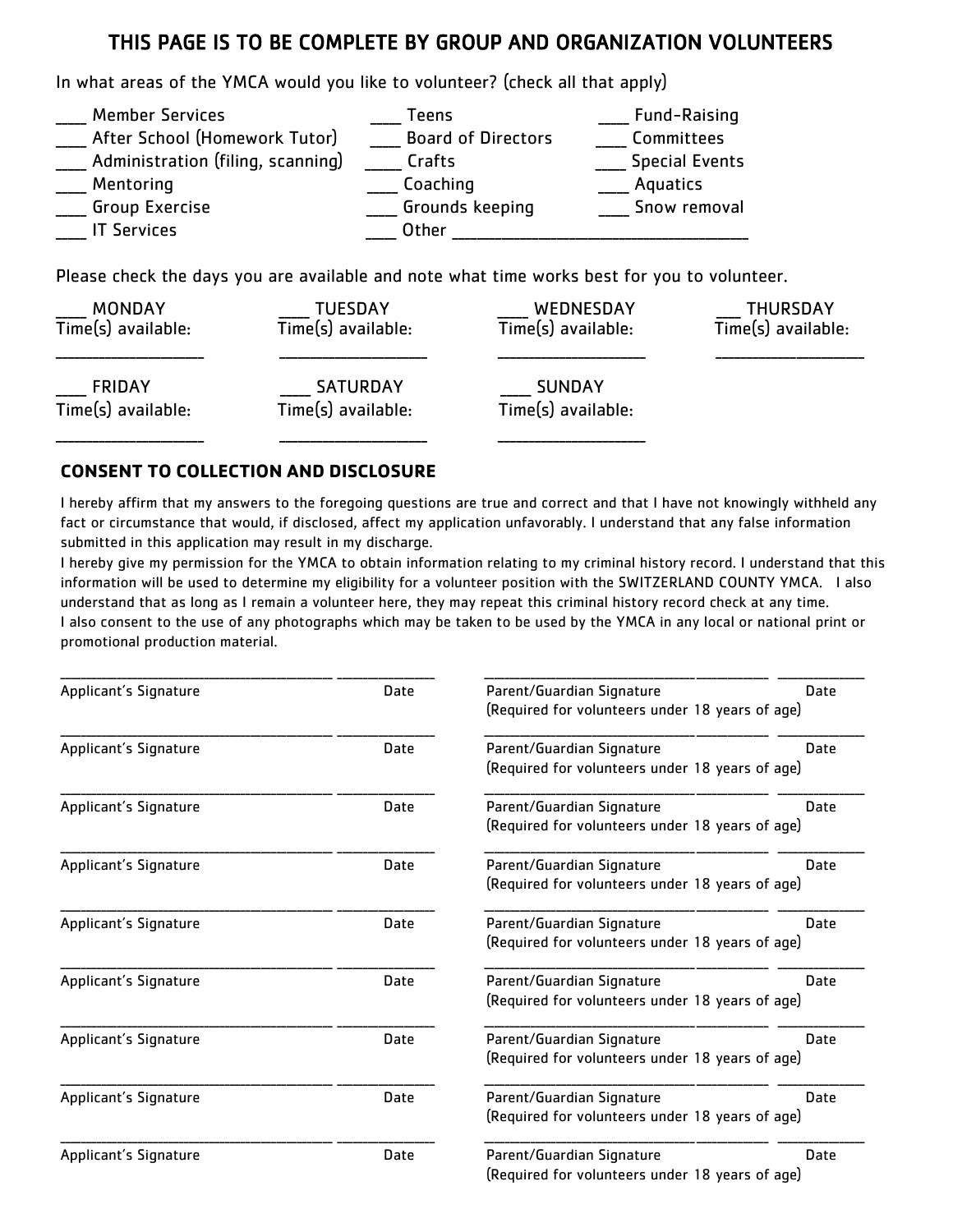

THIS PAGE IS TO BE COMPLETE BY ALL VOLUNTEERS/EMPLOYEES

# **BACKGROUND CHECK RELEASE**

**Investigation Bureau** 

**(You will receive an email from this agency to complete the background check.)**

| VOLUNTEER/EMPLOYEE NAME:<br>FIRST FIRST                                                                      |  |               |
|--------------------------------------------------------------------------------------------------------------|--|---------------|
|                                                                                                              |  | <b>MIDDLE</b> |
|                                                                                                              |  |               |
|                                                                                                              |  |               |
|                                                                                                              |  |               |
|                                                                                                              |  |               |
|                                                                                                              |  |               |
| ( ) I understand that the YMCA will perform a background check that may reveal any criminal history on file. |  |               |
| VOLUNTEER/EMPLOYEE SIGNATURE THE CONTROLLER BATE                                                             |  |               |
| <b>OFFICIAL USE ONLY</b>                                                                                     |  |               |
| <b>DATE COMPLETED:</b>                                                                                       |  |               |
|                                                                                                              |  |               |
|                                                                                                              |  |               |
|                                                                                                              |  |               |

\*\*PLEASE PLACE A COPY OF THE RESULTS IN THE VOLUNTEER/EMPLOYEE'S FILE\*\*